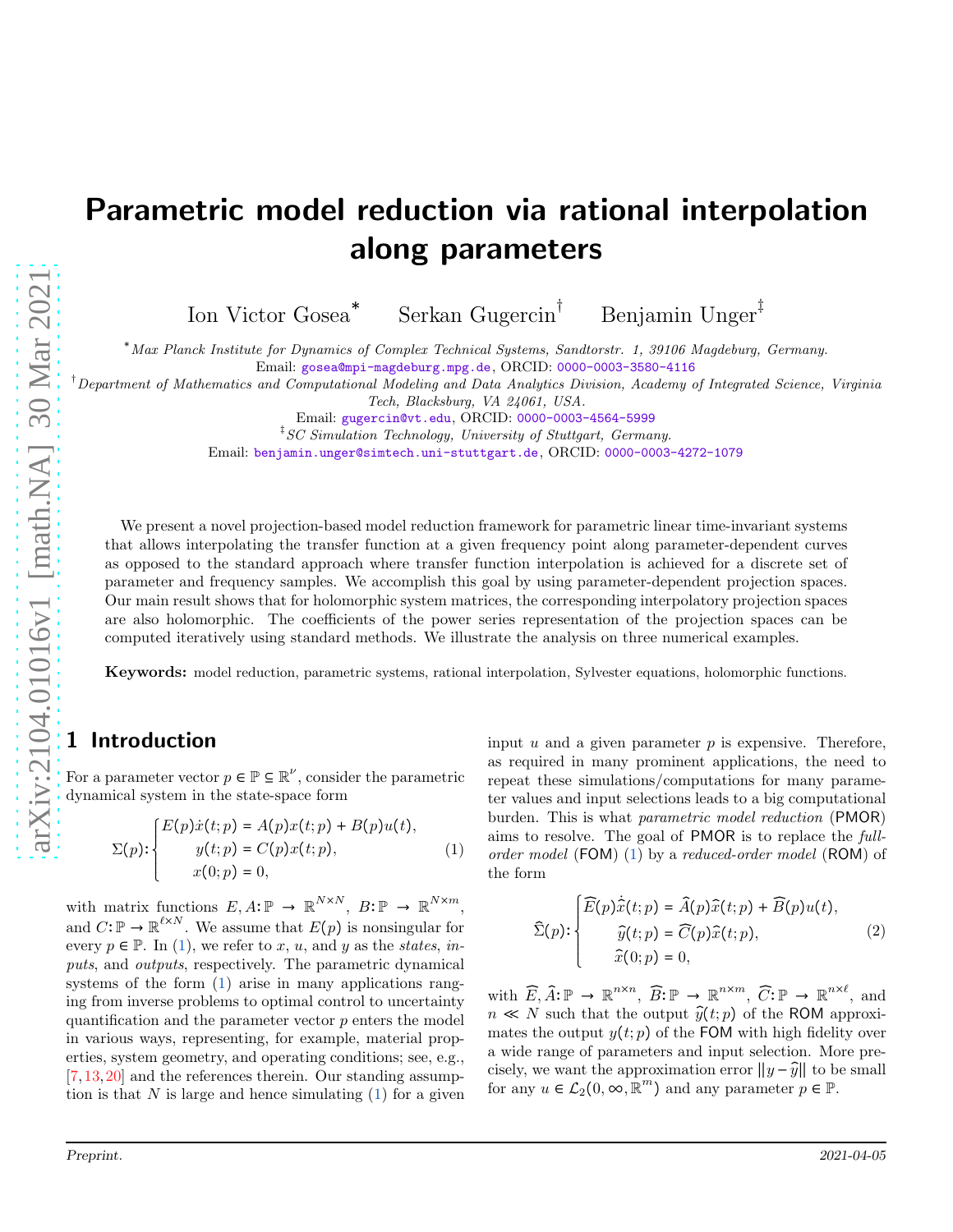#### 1.1 Projection-based PMOR

There are plethora of methods to construct the ROM  $\hat{\Sigma}(p)$ , we refer the reader to  $[2, 6, 7, 13, 20]$  $[2, 6, 7, 13, 20]$  $[2, 6, 7, 13, 20]$  $[2, 6, 7, 13, 20]$  $[2, 6, 7, 13, 20]$  $[2, 6, 7, 13, 20]$  $[2, 6, 7, 13, 20]$  $[2, 6, 7, 13, 20]$  for details. Common to most of these approaches is that they can be realized via a Petrov-Galerkin framework: Construct two MOR bases  $V, W \in \mathbb{R}^{N \times n}$  such that  $x(t, p) \approx V \hat{x}(t, p)$ . Then, substitute this approximation into [\(1\)](#page-0-0) and enforce a Petrov-Galerkin condition on the residual to obtain the reduced-order matrices as

<span id="page-1-1"></span>
$$
\widehat{E}(p) := W^{\top} E(p) V, \quad \widehat{A}(p) := W^{\top} A(p) V,
$$
  

$$
\widehat{B}(p) := W^{\top} B(p), \quad \widehat{C}(p) := C(p) V.
$$
 (3)

The task of model reduction is thus essentially equivalent to determining *n*-dimensional subspaces  $V := \text{span}(V)$  and  $W := \text{span}(W)$  of  $\mathbb{R}^N$  such that the ROM [\(2\)](#page-0-1) obtained via projection onto these spaces is a good approximation of [\(1\)](#page-0-0). Even though it is not the focus of this paper, we note that there are data-driven approaches to PMOR in which  $\Sigma(p)$  is constructed without access to the FOM dynamics in [\(1\)](#page-0-0) and with only access to input-output data; see, e.g.,  $[3, 9, 11, 12, 15]$  $[3, 9, 11, 12, 15]$  $[3, 9, 11, 12, 15]$  $[3, 9, 11, 12, 15]$  $[3, 9, 11, 12, 15]$  $[3, 9, 11, 12, 15]$  $[3, 9, 11, 12, 15]$  $[3, 9, 11, 12, 15]$  $[3, 9, 11, 12, 15]$ , and the references therein.

For the linear parametric dynamical systems [\(1\)](#page-0-0) and [\(2\)](#page-0-1) we consider here, the concept of transfer function provides a natural framework to analyze the MOR problem. Let  $Y(s, p)$  and  $U(s, p)$  denote Laplace transforms of  $y(t, p)$ and  $u(t, p)$ . Then, by taking the Laplace transform of  $(1)$ , we obtain

$$
Y(s,p) = H(s;p)U(s,p)
$$

where

$$
H(s; p) := C(p) (sA(p) - A(p))^{-1} B(p)
$$
 (4)

is the transfer function of  $\Sigma(p)$ . Similarly, transfer function of the ROM  $\hat{\Sigma}(p)$  is given by

$$
\widehat{H}(s; p) \coloneqq \widehat{C}(p) \left(s\widehat{E}(p) - \widehat{A}(p)\right)^{-1} \widehat{B}(p). \tag{5}
$$

In this paper, we will focus on interpolatory approaches to construct  $\overline{H}(s; p)$ . Interpolatory MOR is one of the most commonly employed frameworks to MOR and yield (locally) optimal approximations in the  $\mathcal{H}_2$ -norm. We skip those details here and refer the reader to [\[2\]](#page-7-3). The interpolatory framework we develop here deviates from the usual approach in the literature as we explain next.

## 1.2 Interpolation problem to construct  $\tilde{\Sigma}(p)$

The common approach to interpolatory PMOR chooses V and W so that  $\overline{H}(s,p)$  interpolates  $H(s,p)$  at some se*lected* right frequency samples  $\{\lambda_i\}_{i=1}^{N_s}$ , left frequency samples  $\{\mu_i\}_{i=1}^{N_s}$ , parameter samples  $\{\pi_j\}_{j=1}^{N_p}$  along the right interpolation (tangent) directions  ${r_i}_{i=1}^{N_s} \in \mathbb{C}^m$  and left interpolation (tangent) directions  $\{\ell_i\}_{i=1}^{N_s} \in \mathbb{C}^{\ell}$ ; i.e.,

$$
H(\lambda_i, \pi_j) r_i = \widehat{H}(\lambda_i, \pi_j) r_i \text{ and } \ell_i^{\top} H(\mu_i, \pi_j) = \ell_i^{\top} \widehat{H}(\mu_i, \pi_j)
$$

for  $i = 1, 2, ..., N_s$  and  $j = 1, 2, ..., N_p$ . One can also enforce interpolating the derivatives of  $H$  with respect to  $s$ and p, and the discussion here directly extends. However, for brevity, we only focus on simple interpolation in this pa-per. We show in [Theorem 2.1](#page-2-0) how to construct  $V$  and  $W$  to satisfy the interpolation conditions listed above. These are discretized interpolation conditions in the sense that they hold over a discrete set of sampling points.

In this paper, we consider a more general problem of interpolating  $H(s, p)$  along parameter-dependent curves in the frequency domain. More precisely, we are interested in solving the following problem.

<span id="page-1-3"></span>**Problem 1.1** Consider the dynamical system [\(1\)](#page-0-0) with transfer function  $H(s; p)$ . For given functions  $\lambda: \mathbb{P} \to \mathbb{C}$ ,  $\mu: \mathbb{P} \to$  $\mathbb{C}, r : \mathbb{P} \to \mathbb{C}^m$ , and  $\ell : \mathbb{P} \to \mathbb{C}^{\ell}$ , construct a ROM with transfer function  $\widehat{H}(s; p)$  that tangentially interpolates H at  $\lambda$ along the right tangent directions  $r$  and at  $\mu$  along the right tangent directions  $\ell$  for all parameters, i.e.,  $\widehat{H}(s; p)$  satisfies

<span id="page-1-0"></span>
$$
H(\lambda(p);p)r(p) = \widehat{H}(\lambda(p);p)r(p), \quad and \tag{6a}
$$

$$
\ell(p)^{\top} H(\lambda(p); p) = \ell(p)^{\top} \widehat{H}(\lambda(p); p), \text{ for all } p \in \mathbb{P}. \tag{6b}
$$

In general, we cannot expect to find constant matrices  $V, W \in \mathbb{R}^{N \times n}$  with small n such that [\(6\)](#page-1-0) is satisfied for all parameters  $p \in \mathbb{P}$ . Instead, motivated by the lower-bound for the Kolmogorov *n*-widths  $[23, Thm. 3]$ , we propose to construct parameter dependent model reduction bases  $V(p)$ and  $W(p)$ , exemplified by the matrix functions

<span id="page-1-2"></span>
$$
V, W \colon \mathbb{P} \to \mathbb{R}^{N \times n}.
$$

Our analysis is inspired by the ideas presented in [\[24\]](#page-7-11), which studied the balanced truncation method for parametric system.

Once the parameter dependent bases are chosen, the ROM is constructed via projection onto the spaces given by  $\mathcal{V}(p) :=$ span( $V(p)$ ) and  $W(p) := \text{span}(W(p))$ , i.e.,

$$
\widehat{E}(p) \coloneqq W(p)^{\top} E(p) V(p), \quad \widehat{A}(p) \coloneqq W(p)^{\top} A(p) V(p), \n\widehat{B}(p) \coloneqq W(p)^{\top} B(p), \qquad \widehat{C}(p) \coloneqq C(p) V(p). \tag{7}
$$

Remark 1.1 Time- and state-dependent projection matrices are currently heavily investigated in the efficient approx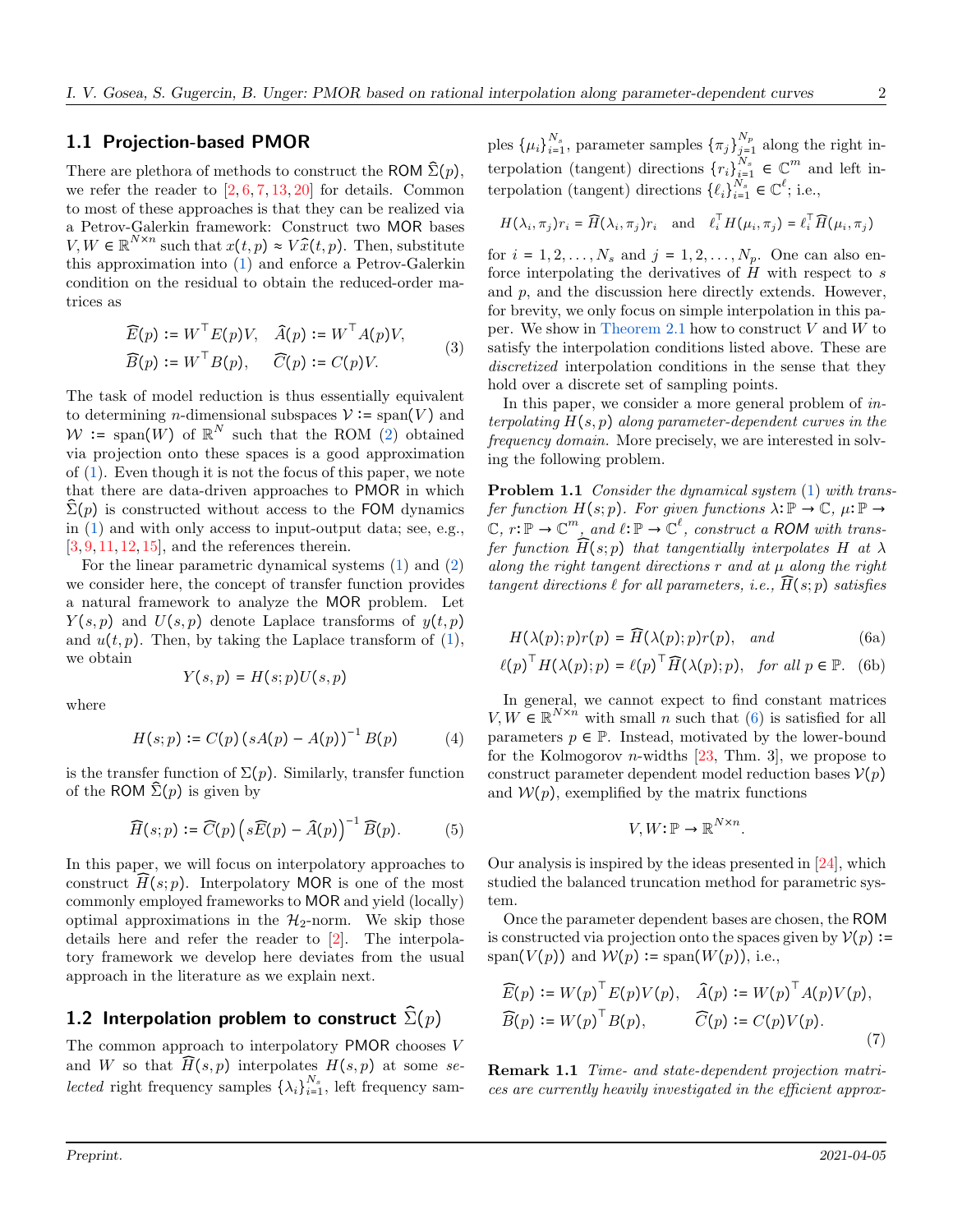imation of transport-dominated phenomena, where a nonlinear projection framework is used to overcome slowly decaying Kolmogorov n-widths, see, e.g.,  $[8, 18, 21]$  $[8, 18, 21]$  $[8, 18, 21]$  $[8, 18, 21]$  and the references therein.

After this introduction, we recall some preliminary results in [Section 2.](#page-2-1) Our main contribution is presented in [Section 3](#page-3-0) with additional computational details presented in [Section 4.](#page-3-1)

Notation Besides standard notation, we use multi-indices, i.e., for  $j = (j_1, ..., j_{\nu}) \in \mathbb{N}_0^{\nu}$  and  $p = (p_1, ..., p_{\nu})$  we write

$$
p^j\coloneqq \prod_{i=1}^\nu p_i^{j_i}.
$$

# <span id="page-2-1"></span>2 Preliminaries

#### 2.1 Interpolation conditions

Interpolatory model reduction [\[2\]](#page-7-3) constructs reduced-order models whose transfer function interpolates the transfer function of the original model at selected interpolation points. For a fixed parameter  $\pi \in \mathbb{P}$ , interpolation via projection can be guaranteed as follows [\[2,](#page-7-3) [4\]](#page-7-15).

Theorem 2.1 (Tangential interpolation) For a fixed parameter  $\pi \in \mathbb{P}$  consider the FOM [\(1\)](#page-0-0) with transfer function  $H(s; \pi)$  and the ROM [\(2\)](#page-0-1) with transfer function  $\tilde{H}(s; \pi)$ constructed as in [\(3\)](#page-1-1) using  $W, V \in \mathbb{R}^{n \times r}$ . For interpolation points  $\lambda_0, \mu_0 \in \mathbb{C}$ , assume that  $\lambda_0 E(\pi) - A(\pi)$  and  $\mu_0 E(\pi) - A(\pi)$  are nonsingular. Let  $r_0 \in \mathbb{R}^m$  and  $\ell_0 \in \mathbb{R}^m$ .

1. If 
$$
(\lambda_0 E(\pi) - A(\pi))^{-1} B(\pi) r_0 \in \text{span}(V)
$$
, then  $H(\lambda_0; \pi) r_0 = \widehat{H}(\lambda_0; \pi) r_0$ .

2. If  $(\ell_0^{\mathsf{T}} C(\pi)(\mu_0 \underline{E}(\pi) - A(\pi))^{-1})^{\mathsf{T}} \in \text{span}(W)$ , then  $\ell_0^{\mathsf{T}} H(\mu_0; \pi) = \ell_0^{\mathsf{T}} \widehat{H}(\mu_0; \pi).$ 

It is easy to see (cf.  $[10]$ ) that matrices satisfying the conditions in [Theorem 2.1](#page-2-0) for driving frequencies  $\lambda_i$ ,  $\mu_i$  and tangent directions  $r_i$ ,  $\ell_i$  ( $i = 1, ..., n$ ) can be constructed by solving the two Sylvester equations

<span id="page-2-3"></span><span id="page-2-2"></span>
$$
A(\pi)V - E(\pi)V\Lambda + B(\pi)R = 0, \qquad (8a)
$$

$$
WT A(\pi) - MT WT E(\pi) + LT C(\pi) = 0,
$$
 (8b)

for the unknowns  $V$  and  $W$  where

$$
\Lambda := \text{diag}(\lambda_1, \dots, \lambda_n) \qquad M := \text{diag}(\mu_1, \dots, \mu_n), \qquad (9a)
$$

$$
R := [r_1 \quad \dots \quad r_n], \qquad L := [\ell_1 \quad \dots \quad \ell_n]. \tag{9b}
$$

If the driving frequencies and tangent directions are closed under complex conjugation, then one can use real versions of the matrices in [\(9\)](#page-2-2). For fixed  $\pi \in \mathbb{P}$ , the condition guaranteeing the existence and uniqueness of solutions to [\(8\)](#page-2-3) is well-known, see, e.g.,  $[1,$  Cha. 6].

<span id="page-2-5"></span>**Lemma 2.1** For  $\pi \in \mathbb{P}$ , the Sylvester equations [\(8\)](#page-2-3) have a unique solution if and only if  $\lambda_i, \mu_i \notin \sigma(E(\pi), A(\pi))$ , where

$$
\sigma(E(\pi), A(\pi)) := \{ s \in \mathbb{C} \mid \text{rank}(sE(\pi) - A(\pi)) < N \}.
$$

is the spectrum of the matrix pencil  $sE(\pi) - A(\pi)$ .

#### 2.2 Holomorphic functions

Our analysis requires that the matrix functions in [\(1\)](#page-0-0) can be expanded in a power series. If the parameter domain is one-dimensional, this is then equivalent to the matrix functions being holomorphic (resp. analytic). Since we do not intend to restrict our analysis to a single parameter, we recall the appropriate definitions and results for functions of several parameters. For our presentation we follow [\[16\]](#page-7-18) and [\[24\]](#page-7-11).

A function  $f: \mathbb{C}^{\nu} \supseteq \mathbb{P} \to \mathbb{C}$  is called holomorphic in  $p =$  $[p_i] \in \mathbb{P}$  if the complex derivative

$$
f'(p) = \lim_{h \to 0} \frac{f(p + hq) - f(p)}{h}
$$

<span id="page-2-0"></span>exists for any  $q \in \mathbb{C}^{\nu}$ . It is said to be holomorphic in  $\mathbb{P}$ , if it is holomorphic in every  $p \in \mathbb{P}$ . Many of the results for the one-dimensional case extend to a higher dimensional domain, such as the Cauchy integral formula. In particular, if  $f$  is holomorphic, it can locally be represented via a power series. For the analysis of its domain of convergence, we need the following definition, taken from [\[16\]](#page-7-18).

Definition 2.2 (Reinhardt domain) An open set  $\Omega \subseteq$  $\mathbb{C}^{\nu}$  is called Reinhardt domain, if  $p = (p_1, \ldots, p_{\nu}) \in \Omega$  implies  $(\exp(\iota\theta_1)p_1,\ldots,\exp(\iota\theta_\nu)p_\nu) \in \Omega$  for all  $(\theta_1,\ldots,\theta_\nu) \in$  $\mathbb{R}^{\nu}$ , where *i* denotes the imaginary unit.

<span id="page-2-4"></span>**Theorem 2.3** Let  $\mathbb{P} \subseteq \mathbb{C}^{\nu}$  be a connected Reinhardt domain containing 0 and suppose that  $f: \mathbb{P} \to \mathbb{C}$  is holomorphic in  $\mathbb{P}$ . Then there exist unique  $f_i \in \mathbb{C}$  for  $i \in \mathbb{N}_0^{\nu}$  such that

$$
f(p) = \sum_{i \in \mathbb{N}_0^{\nu}} f_i p^i \qquad \text{for each } p \in \mathbb{P}.\tag{10}
$$

Note that for simplicity, we have presented [Theorem 2.3](#page-2-4) solely for the expansion point  $\bar{p} = 0$ . For practical applications, we may want to use a different expansion point or rescale the parameter domain and the system matrices such that 0 is included in P.

<span id="page-2-6"></span>A question that arises immediately is whether there is an holomorphic version of the implicit mapping theorem available. This is indeed the case. For our analysis, we use the following extension of the implicit mapping theorem [\[24\]](#page-7-11).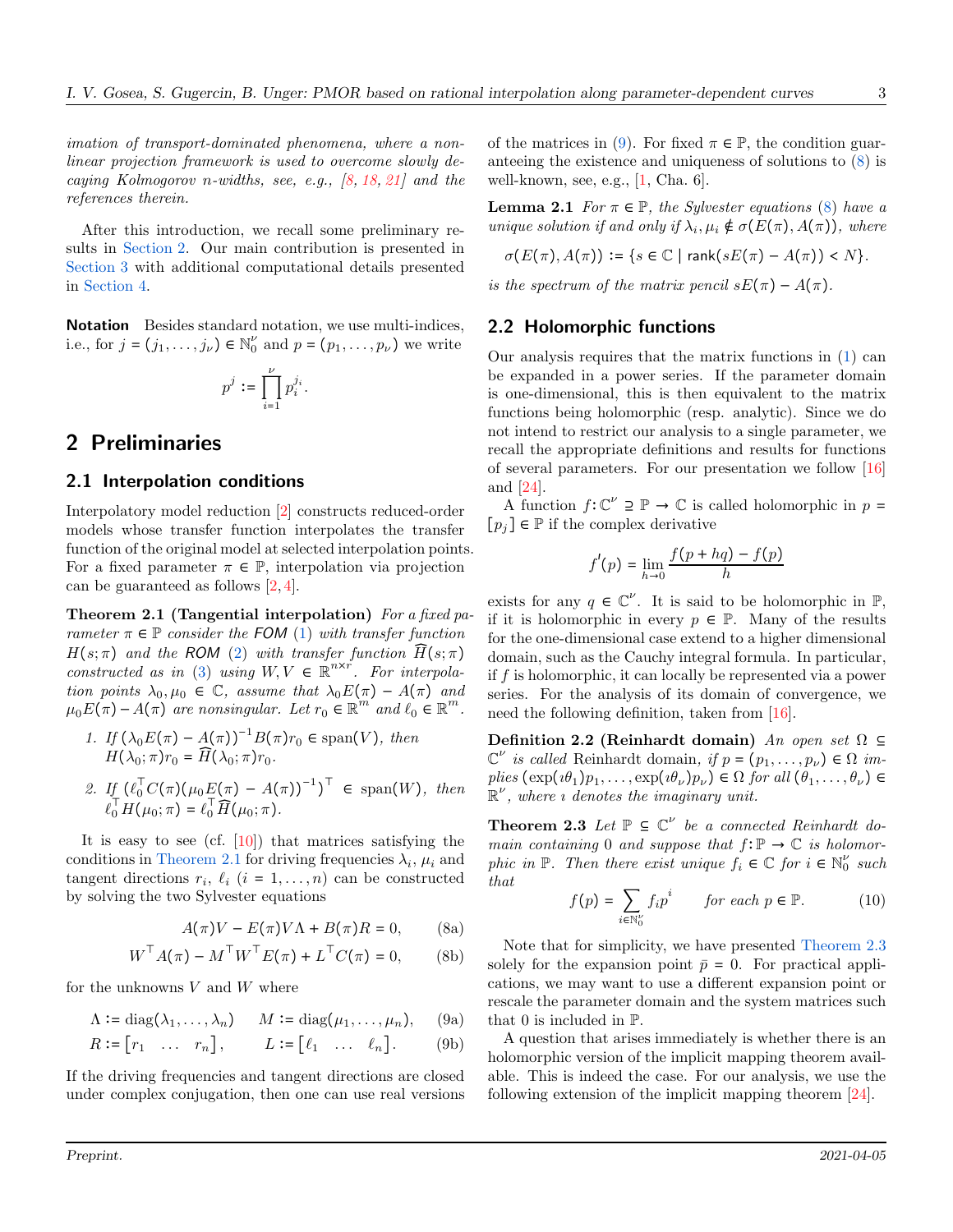**Proposition 2.1** Consider a function  $\mathcal{F}: \mathbb{C}^{\nu} \times \mathbb{C}^{n_1 \times n_2} \rightarrow$  $\mathbb{C}^{n_1 \times n_2}$  and suppose there exists  $p_0 \in \mathbb{C}^{\mathbb{P}}$  and  $X_0 \in \mathbb{C}^{n_1 \times n_2}$ such that  $\mathcal{F}(p_0, X_0) = 0$  and  $\mathcal F$  is holomorphic around this point. If

$$
0 = \frac{\partial}{\partial h} \mathcal{F}(p_0, X_0 + hD)|_{h=0}
$$

implies  $D = 0$ , then there exists an neighborhood  $P \subset \mathbb{C}^{\nu}$ around  $p_0$  and a holomorphic function  $X: \mathcal{P} \to \mathbb{C}^{n_1 \times n_2}$  such that

$$
\mathcal{F}(p, X(p)) = 0
$$

for all  $p \in \mathbb{P}$ .

# <span id="page-3-0"></span>3 Rational interpolation along parameter-dependent curves

In this section, we establish the main result that guarantees existence of holomorphic functions  $V(p)$  and  $W(p)$  such that the reduced model in [\(7\)](#page-1-2) solves the new interpolation problem defined in [Problem 1.1.](#page-1-3)

Theorem 3.1 Consider the dynamical system  $(1)$  and assume that  $E, A, B, C$  are holomorphic in the compact set  $\mathbb{P} \subseteq \mathbb{C}^{\nu}$ . Assume that for  $i = 1, ..., n$  the holomorphic functions  $\lambda_i, \mu_i : \mathbb{P} \to \mathbb{C}$  are such that

<span id="page-3-2"></span>
$$
\lambda_i(p), \mu_i(p) \notin \sigma(E(p), A(p))
$$

for all  $p \in \mathbb{P}$ . If the tangent directions  $r_i : \mathbb{P} \to \mathbb{C}^m$  and  $\ell_i \colon \mathbb{P} \to \mathbb{C}^{\ell}$  are holomorphic, then there exists holomorphic functions  $V, W: \mathbb{P} \to \mathbb{C}^{N \times n}$  satisfying

$$
A(p)V(p) - E(p)V(p)\Lambda(p) + B(p)R(p) = 0, \quad (11)
$$

$$
W^{\top}(p)A(p) - M^{\top}(p)W^{\top}(p)E(p) + L^{\top}(p)C(p) = 0 \quad (12)
$$

for all  $p \in \mathbb{P}$ , where  $\Lambda(p)$ ,  $M(p)$ ,  $R(p)$ ,  $L(p)$  are defined as in [\(9\)](#page-2-2), but now with parametric dependence.

*Proof:* We show the assertion only for V. The proof for W follows similarly. Define the holomorphic function

$$
\mathcal{F}: \mathbb{P} \times \mathbb{C}^{N \times n} \to \mathbb{C}^{N \times n},
$$
  
(p, V)  $\mapsto A(p)V - E(p)V\Lambda(p) + B(p)R(p)$ .

Let  $p_0 \in \mathbb{P}$ . Then, using [Lemma 2.1,](#page-2-5) there exists  $V_0 \in \mathbb{C}^{N \times n}$ satisfying the condition  $\mathcal{F}(p_0, V_0) = 0$ . In addition, for any  $\widetilde{V} \in \mathbb{C}^{N \times n}$  we obtain

$$
\frac{\partial}{\partial \varepsilon} \mathcal{F}(p, V_0 + \varepsilon \widetilde{V}) = A(p) \widetilde{V} - E(p) \widetilde{V} \Lambda(p).
$$

From [Lemma 2.1](#page-2-5) we conclude that  $\frac{\partial}{\partial \varepsilon}\mathcal{F}(p, V_0 + \varepsilon \widetilde{V}) = 0$  if and only if  $\widetilde{V} = 0$ . Thus, [Proposition 2.1](#page-2-6) implies that there

exists a neighborhood  $P \subseteq \mathbb{C}^{\nu}$  around  $p_0$  and a holomorphic function  $V: \mathcal{P} \cap \mathbb{P} \to \mathbb{C}^{N \times n}$  satisfying  $\mathcal{F}(p, V(p)) = 0$ . Let  $P$  denote the maximal neighborhood such that the previous construction holds. It remains to show that  $P \cap P = P$ . Assume  $P \cap \mathbb{P} \neq \mathbb{P}$  and let  $\pi \in \mathbb{P} \backslash \mathcal{P}$ . Repeating the construction, we obtain a neighborhood  $\tilde{\mathcal{P}} \subseteq \mathbb{C}^{\nu}$  and holomorphic function  $\tilde{V}: \tilde{\mathcal{P}} \cap \mathbb{P} \to \mathbb{C}^{N \times n}$  satisfying  $\mathcal{F}(p, \tilde{V}(p)) = 0$ . Assume first  $\mathcal{P} \cap \tilde{\mathcal{P}} \neq \emptyset$ . Then there exists  $\tilde{\pi} \in \mathcal{P} \cap \tilde{\mathcal{P}}$ . Due to [Lemma 2.1](#page-2-5) and the assumptions we conclude  $V(\tilde{\pi}) = V(\tilde{\pi})$ . From the holomorphic identity theorem [\[17,](#page-7-19) Thm. 1.2.14] we infer  $V = V$ , a contradiction. If, on the other hand,  $\mathcal{P} \cap \tilde{\mathcal{P}} = \emptyset$ , we can select further points in  $\mathbb{P}$  until we obtain an open covering of  $\mathbb{P}$ . Since  $\mathbb{P}$  is compact, we can choose a finite covering and proceed as before. We conclude  $\mathcal{P} \cap \mathbb{P} = \mathbb{P}$ .

Corollary 3.2 Suppose that the assumptions enforced in [Theorem 3.1](#page-3-2) are satisfied and construct a ROM as in [\(7\)](#page-1-2). Then the ROM satisfies the interpolation conditions [\(6\)](#page-1-0) for all  $p \in \mathbb{P}$ , thus solving [Problem 1.1.](#page-1-3)

Remark 3.3 Using [\[22,](#page-7-20) Prop. 3.24], [Theorem 3.1](#page-3-2) can be extended to structured systems with a transfer function of the form  $H(s; p) = C(p)(\sum_{k=1}^{K} h_k(s; p)A_k(p))^{-1}B(p)$ , which includes, for instance, delay equations, fractional systems, and viscoelastic dynamics.

# <span id="page-3-1"></span>4 Computational details

<span id="page-3-3"></span>Even though we have established the theoretical framework for constructing  $V(p)$  and  $W(p)$  to solve the new parametric interpolation problem, for a numerically efficient PMOR framework we need to consider the computational aspects in solving  $(11)$  and  $(12)$ , and performing the projection  $(7)$ .

<span id="page-3-4"></span>For the brevity of presentation we restrict ourselves in this section to standard state-space systems with  $E(p) \equiv$  $I_N$ . For a parameter-dependent E matrix, the construction is similar, but the formulas are more involved.

#### <span id="page-3-5"></span>4.1 Numerical construction of  $V(p)$  and  $W(p)$

Assuming that holomorphic matrix functions, [Theorem 2.3](#page-2-4) ensures that we can decompose these matrices as

$$
A(p) = \sum_{i \in \mathbb{N}_0^{\nu}} p^i A_i, \quad \Lambda(p) = \sum_{i \in \mathbb{N}_0^{\nu}} p^i \Lambda_i, \quad V(p) = \sum_{i \in \mathbb{N}_0^{\nu}} p^i V_i
$$

$$
B(p) = \sum_{i \in \mathbb{N}_0^{\nu}} p^i B_i, \quad \text{and} \quad R(p) = \sum_{i \in \mathbb{N}_0^{\nu}} p^i R_i.
$$

In many practical applications, the system matrices are directly available in such a form with a finite number of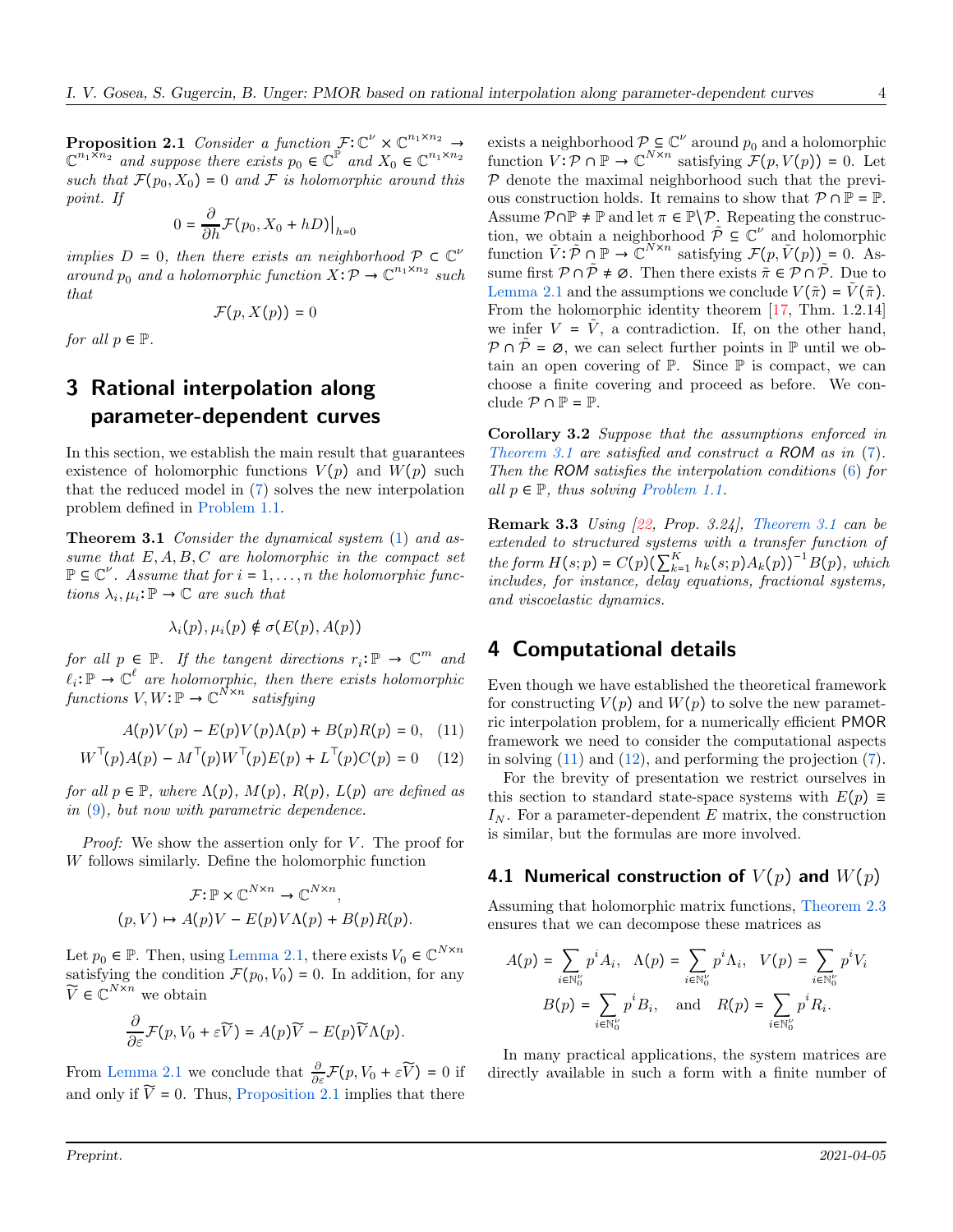terms. Then the Sylvester equation [\(11\)](#page-3-3) becomes

$$
0 = \sum_{j \in \mathbb{N}_0^\nu} \sum_{i \in \mathbb{N}_0^\nu} (A_i V_j - V_j \Lambda_i + B_i R_j) p^{i+j}
$$
  
= 
$$
\sum_{\rho \in \mathbb{N}_0^\nu} \sum_{\substack{i+j = \rho \\ i,j \in \mathbb{N}_0^\nu}} (A_i V_j - V_j \Lambda_i + B_i R_j) p^\rho.
$$

Using the holomorphic identity theorem [\[17,](#page-7-19) Thm. 1.2.14], we conclude that for  $\rho \in \mathbb{N}_0^{\nu}$  we have

$$
0 = \sum_{\substack{i+j=\rho \\ i,j \in \mathbb{N}_0^{\nu} \\ j \neq \rho}} (A_i V_j - V_j \Lambda_i + B_i R_j)
$$
  
=  $A_0 V_\rho - V_\rho \Lambda_0 + \sum_{\substack{i+j=\rho \\ j \neq \rho}} A_i V_j - V_j \Lambda_i + \sum_{i+j=\rho} B_i R_j,$  (13)

which provides an iterative method to solve for the coefficients  $V_i$ . A similar strategy can be obtained for the coefficients for W, which we omit here to avoid redundancy.

Corollary 4.1 Under the assumptions of [Theorem 3.1](#page-3-2) the Sylvester equation [\(13\)](#page-4-0) is uniquely solvable for each  $\rho \in \mathbb{N}_0^{\nu}$ .

*Proof:* This follows immediately from  $A_0 = A(0)$ ,  $\Lambda_0 = \Lambda(0)$ , and [Lemma 2.1.](#page-2-5)

Note that if the coefficients of A,  $\Lambda$ , B, and R are real (i.e., the interpolation frequencies and tangent directions are closed under conjugation), then the  $V_i$  are real thus yielding a real-valued matrix  $V(p)$  for each real parameter  $p \in \mathbb{P}$ .

In numerical computations, we cannot compute all the coefficients  $V_i$  and thus have to truncate the power-series expansion at an index based on a tolerance. In other words, for a given tolerance  $\tau$ , we truncate the power series expansion when  $\max_{p \in \mathbb{P}} |p^i| ||V_i|| \leq \tau$ , and similarly for  $W(p)$ . As a consequence, we cannot ensure exact interpolation any longer. A similar issue arises in the usual interpolatory model reduction framework when the required subspace vectors in [Theorem 2.1,](#page-2-0) namely

$$
(\lambda_0 E(\pi) - A(\pi))^{-1} B(\pi) r_0
$$
, and  $(\ell_0^{\top} C(\pi) (\mu_0 E(\pi) - A(\pi))^{-1})^{\top}$ ,

are computed via iterative solves; see, e.g., [\[5\]](#page-7-21). We revisit this issue in [Section 6.](#page-6-0)

#### <span id="page-4-4"></span>4.2 Constructing the reduced matrices

For simplicity, we only focus on  $\hat{A}(p)$  in [\(7\)](#page-1-2); but the discussion extends directly to other reduced order quantities.

We will work with the truncated quantities, *i.e.*,

$$
A(p) = \sum_{\|k\| \le \rho_a} p^k A_k,
$$
  

$$
W(p) = \sum_{\|j\| \le \rho_w} p^i W_i, \qquad V(p) = \sum_{\|i\| \le \rho_v} p^i V_i.
$$
 (14)

For every new parameter vector  $\pi \in \mathbb{P}$ , forming  $V(\pi)$  (and  $W(\pi)$  can be efficiently done using the truncated form as in [\(14\)](#page-4-1). However constructing  $\tilde{A}(\pi)$  requires computing  $\widehat{A}(\pi) = W(\pi)^{\top} A(\pi) V(\pi)$ , which involves two matrix multiplications in the original dimension  $N$ . We resolve this issue using the truncated forms [\(14\)](#page-4-1):

<span id="page-4-2"></span>
$$
\widehat{A}(\pi) = \sum_{\|j\| \le \rho_w} \sum_{\|k\| \le \rho_a} \sum_{\|i\| \le \rho_v} \left( W_j^{\top} A_k V_i \right) \pi^{i+j+k}.
$$
 (15)

<span id="page-4-0"></span>Note that the reduced coefficients  $W_j^\top A_k V_i \in \mathbb{R}^n$  in [\(15\)](#page-4-2) can be precomputed (in the offline stage). Assuming  $\rho_a, \rho_v$  and  $\rho_w$  are modest integers, storing all the coefficients  $W_j^{\top} A_k V_i$ and then forming the overall sum can be efficiently computed in the online stage.

#### 5 Numerical examples

We illustrate the theoretical analysis on three models.

#### 5.1 A toy example

Consider a simple example for which the dimension of the parameter set is  $\nu = 1$  (and the parameter enters only in the vector  $B$ ). The matrices are as follows

<span id="page-4-3"></span>
$$
A(p) \equiv -\text{diag}(1, 1, 2), \qquad C(p) \equiv [2 \quad 1 \quad 1],
$$
  
\n
$$
B(p) = [p \quad 1 - p \quad 1]^{\top}, \quad E(p) \equiv I_3.
$$
\n
$$
(16)
$$

Hence, it follows that

$$
A_0 = -\text{diag}(1, 1, 2), \ C_1 = \begin{bmatrix} 1 & 1 & 2 \end{bmatrix}, \ A_i, C_i = 0 \ \forall i \ge 1
$$

$$
B_0 = \begin{bmatrix} 0 & 1 & 1 \end{bmatrix}^\top, \ B_1 = \begin{bmatrix} 1 & -1 & 1 \end{bmatrix}^\top, \ B_i = 0 \ \forall i \ge 2.
$$

Originally, note that  $N = 3$  and that we choose  $n = 2$  as the reduction order. Choose interpolation points and tangent directions that are independent of the parameter, e.g.,

$$
\lambda_1 = 1, \ \lambda_2 = 3, \ \mu_1 = 2, \ \mu_2 = 4,\tag{17}
$$

and also  $r = \ell = [1; 1]$ . Choose the following:

$$
\Lambda_0 = \begin{bmatrix} 1 & 0 \\ 0 & 3 \end{bmatrix}, \ M_0 = \begin{bmatrix} 2 & 0 \\ 0 & 4 \end{bmatrix}, \ \Lambda_i = 0, \ M_i = 0 \ \forall i \ge 1
$$

$$
R_0 = L_0^{\mathsf{T}} = \begin{bmatrix} 1 & 1 \end{bmatrix}, \ R_i = L_i^{\mathsf{T}} = 0, \forall i \ge 1.
$$

<span id="page-4-1"></span>For  $\rho = 0$ , it follows that the equation [\(13\)](#page-4-0) simplifies to  $A_0V_0 - V_0\Lambda_0 + B_0R_0 = 0$ . Similarly, based also on [\(13\)](#page-4-0),  $V_1$ satisfies the following Sylvester equation

$$
A_0V_1 - V_1\Lambda_0 + A_1V_0 - V_0\Lambda_1 + B_1R_0 + B_0R_1 = 0, \quad (18)
$$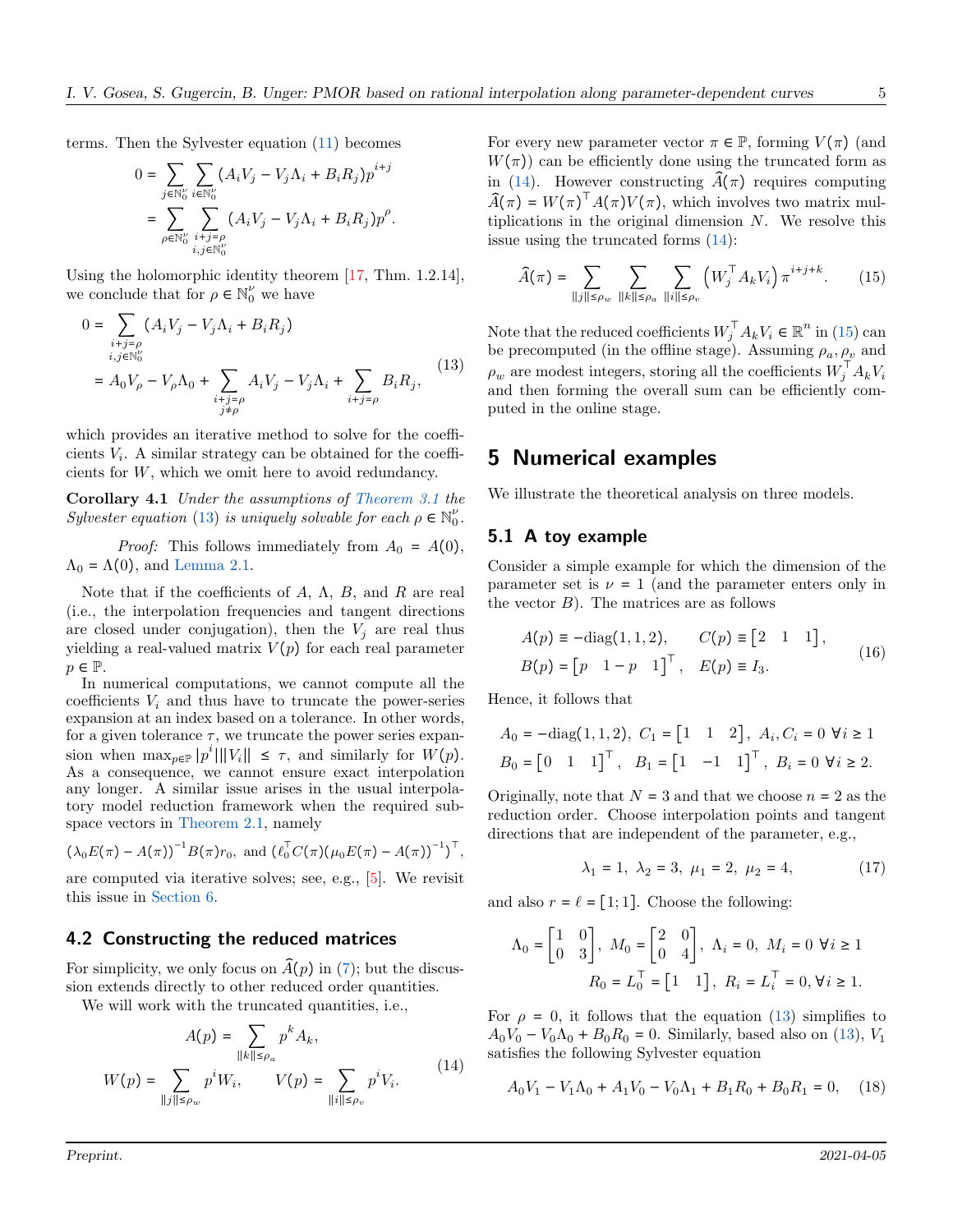which simplifies to  $A_0V_1 - V_1\Lambda_0 + B_1R_0 = 0$ . Hence, explicitly compute the first two Taylor coefficients

$$
V_0 = \begin{bmatrix} 0 & 0 \\ \frac{1}{2} & \frac{1}{4} \\ \frac{1}{3} & \frac{1}{5} \end{bmatrix}, \ V_1 = \begin{bmatrix} \frac{1}{2} & \frac{1}{4} \\ -\frac{1}{2} & -\frac{1}{4} \\ 0 & 0 \end{bmatrix}, \tag{19}
$$

and  $V_i = 0, \forall i \geq 2$ . Next, compute matrix  $W^{\top} = W_0^{\top} \in$  $\mathbb{C}^{2\times 3}$  by solving  $W_0^T A_0 - M_0 W_0^T + L_0 C_0 = 0$ , as

$$
W^{\top} = \begin{bmatrix} \frac{2}{3} & \frac{1}{3} & \frac{1}{4} \\ \frac{2}{5} & \frac{1}{5} & \frac{1}{6} \end{bmatrix},
$$
 (20)

and put together the following reduced realization that does indeed depend on the parameter  $p$  as follows

$$
\hat{E}^{(1)}(p) = W^{\top} E V(p) = \begin{bmatrix} \frac{p}{6} + \frac{1}{4} & \frac{p}{12} + \frac{2}{15} \\ \frac{p}{10} + \frac{7}{45} & \frac{p}{20} + \frac{1}{12} \end{bmatrix},
$$
  
\n
$$
\hat{A}^{(1)}(p) = W^{\top} A(p) V(p) = \begin{bmatrix} -\frac{p}{6} - \frac{1}{3} & -\frac{p}{12} - \frac{11}{60} \\ -\frac{p}{10} - \frac{19}{90} & -\frac{p}{20} - \frac{7}{60} \end{bmatrix},
$$
  
\n
$$
\hat{B}^{(1)}(p) = W^{\top} B(p) = \begin{bmatrix} \frac{p}{3} + \frac{7}{12} \\ \frac{p}{5} + \frac{11}{30} \end{bmatrix},
$$
  
\n
$$
\hat{C}^{(1)}(p) = C(p) V(p) = \begin{bmatrix} \frac{p}{2} + \frac{5}{6} & \frac{p}{4} + \frac{9}{20} \end{bmatrix}.
$$
  
\n(21)

We note that the system in  $(21)$  interpolates the original one in [\(16\)](#page-4-3) at the selected frequencies for every value of the parameter p. We also note that the system in  $(21)$  is equivalent to a minimal realization of  $(16)$  for  $p \in \{0, 1\}.$ 

#### 5.2 Another toy example

Consider the following example:

$$
A(p) = \begin{bmatrix} -2 & p & 0 \\ -p & -1 & 0 \\ 0 & 0 & -1 \end{bmatrix}, C(p) = \begin{bmatrix} 1 & 0 & 1 \end{bmatrix},
$$
  
\n
$$
B(p) = \begin{bmatrix} 1 & 0 & 1 \end{bmatrix}^T, E(p) = I_3.
$$
 (22)

Hence, it follows that:

$$
A_0 = \begin{bmatrix} -2 & 0 & 0 \\ 0 & -1 & 0 \\ 0 & 0 & -1 \end{bmatrix}, A_1 = \begin{bmatrix} 0 & 1 & 0 \\ -1 & 0 & 0 \\ 0 & 0 & 0 \end{bmatrix},
$$

and  $A_i = 0$  for all  $i \geq 2$ . Then, we have also that

$$
B_0^{\top} = C_0 = [1 \ 0 \ 1],
$$
 and  $B_i^{\top} = C_i = 0, \forall i \ge 1.$ 

For this case, consider two right interpolation points as:

$$
\Lambda(p) = \begin{bmatrix} 0.1 & 0 \\ 0 & 5 \end{bmatrix} = \Lambda_0, \text{ and } \Lambda_i = 0, \ \forall i \ge 1.
$$

Note that in this case we use  $W^{\top}(p) = V^{\top}(p)$ . The right directions are all ones and the Sylvester equations in [\(13\)](#page-4-0) simplify to the following collection:

$$
A_0V_0 - V_0\Lambda_0 + B_0R_0 = 0,
$$
  
\n
$$
A_0V_i - V_i\Lambda_0 + A_1V_{i-1} = 0, \ \forall i \ge 1.
$$
\n(23)

Hence, one can iteratively compute  $V_i$  for any positive value of i. We do that for all values of i until  $||V_i|| < \tau$ , for a tolerance value of  $\tau = 10^{-5}$ . This corresponds to a number of 26 Taylor coefficients that need to be computed. Finally, as described in [Section 4.2,](#page-4-4) we put together the reducedorder matrices and evaluate the approximation errors for a 2D grid consisting in values  $p \in [0,1]$ , and  $s \in [10^{-2}, 10^{1}]$ . The results are presented in [Figure 1.](#page-5-1)

<span id="page-5-1"></span>

<span id="page-5-0"></span>Figure 1: Approximation errors on a 2D grid  $(s, p)$ .

#### 5.3 A more involved numerical example

We analyze the dynamical system originally proposed in [\[19\]](#page-7-22) and later modified in [\[9,](#page-7-6)[15\]](#page-7-9) to add a parameter dependence. The dynamics are characterized by the following equations:

$$
\Sigma(p) : \begin{cases} \dot{x}(t;p) = A(p)x(t;p) + B(p)u(t), \\ y(t;p) = C(p)x(t;p), \\ x(0;p) = 0 \end{cases}
$$
 (24)

where  $p \in \mathbb{P} = [0, 1]$  and  $A: \mathbb{P} \to \mathbb{R}^{1006 \times 1006}$ 

$$
A(p) = \text{diag}(T_1(p), T_2, T_3, T_4), \text{ with}
$$
  
\n
$$
T_1(p) = \begin{bmatrix} -1 & p + 100 \\ -100 - p & -1 \end{bmatrix}, T_2 = \begin{bmatrix} -1 & 200 \\ -200 & -1 \end{bmatrix},
$$
  
\n
$$
T_3 = \begin{bmatrix} -1 & 400 \\ -400 & -1 \end{bmatrix}, T_4 = -\text{diag}(1, 2, ..., 1000).
$$

Additionally, the constant vectors  $B$  and  $C$  are given by

$$
B = C^T = [10e_6; e_{1000}],
$$

where  $e_k$  denotes the k-dimensional vector of ones.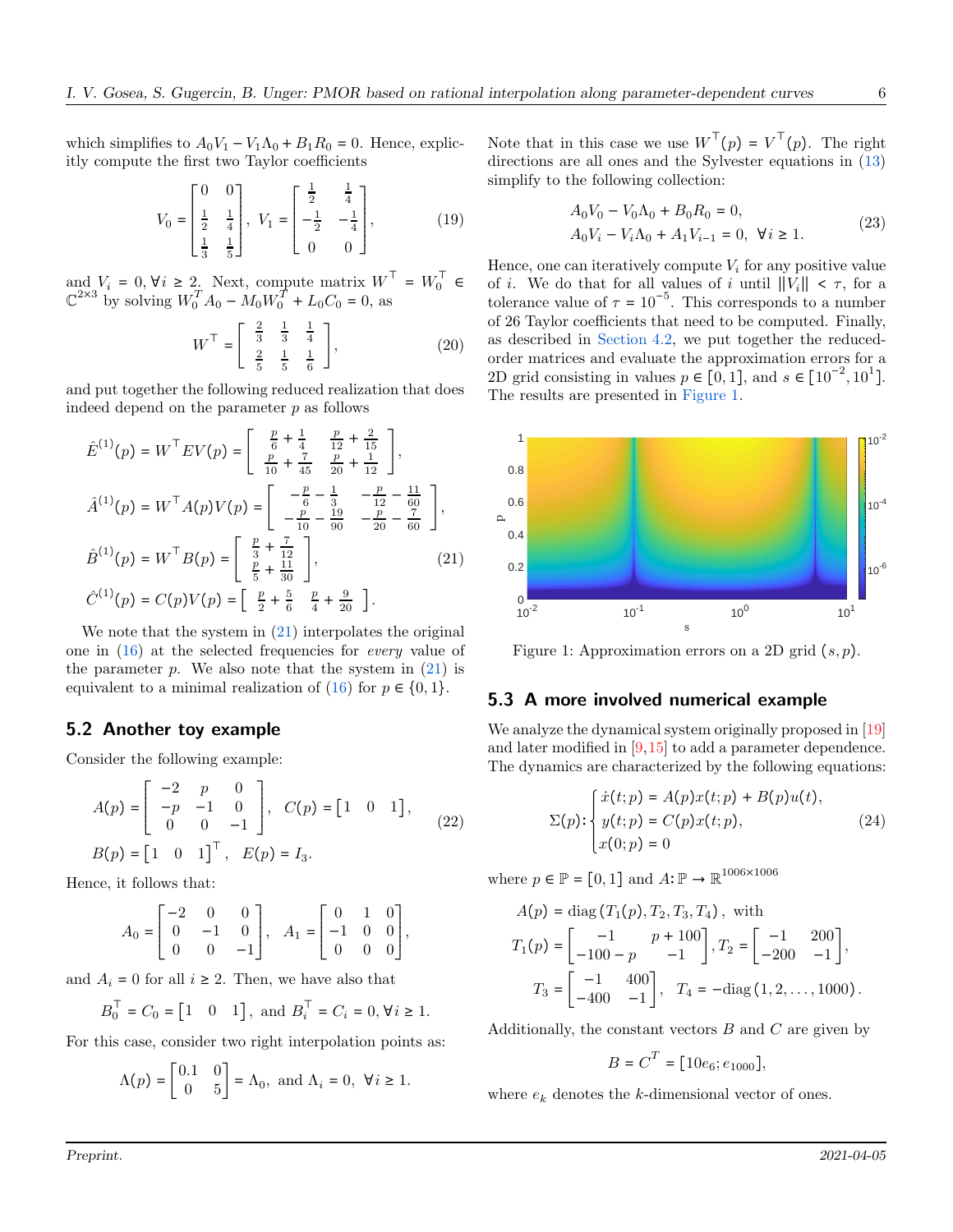Next, we choose 40 logarithmically-spaced interpolation points  $\lambda_1, \ldots, \lambda_{40}$  in the interval  $[10^{-1}, 10^3]$  (we are using a one-sided interpolation scheme). Additionally, let the tolerance value be  $\tau = 10^{-7}$ . It follows that we need to compute the first 11 Taylor coefficients of  $V(p)$ , i.e.,  $V_1, V_2, \ldots, V_{10}$ , since  $V_{11} < \tau$ . As in the previous example, use  $W(p) = V \top(p)$  as left projection matrix, and follow the formulas presented in [Section 4.2,](#page-4-4) to compute the corresponding reduced-order matrices.

First we fix the frequency parameter as  $s = \lambda_{20} = 8.8862i$ and vary  $p$  in between 0 and 1 (50 linearly-spaced points). We depict the approximation errors for different values of p in [Figure 2.](#page-6-1) We note that the interpolation errors due to the truncation of the power series are small, in the interval  $(10^{-9}, 10^{-6})$ , in accordance with the tolerance  $\tau = 10^{-7}$ .

<span id="page-6-1"></span>

Figure 2: Approximation errors for  $s = \lambda_{20}$  and varying p in  $[0, 1]$ .

For the next experiment, we fix the  $p$  parameter, i.e., choose  $p = 0.5$  and vary the frequency parameter s in the interval  $\left[10^{-1}, 10^3\right]$  (200 logarithmically-spaced points). We depict the magnitudes of the two transfer functions (original and reduced) evaluated for different values of s in [Figure 3,](#page-6-2) illustrating that FOM response is indeed well matched.

<span id="page-6-2"></span>

Figure 3: The two transfer functions for  $p = 0.5$  and s in  $[10^{-1}, 10^3]$ l.

Finally, we construct a 2D grid consisting in pairs of pa-

rameters  $(s, p)$  evaluated on the Cartesian product of the two previously-mentioned discrete sets. Then, for all the  $200 \times 50 = 10^4$  pairs, we compute the approximation error. The results are presented in [Figure 4.](#page-6-3)

<span id="page-6-3"></span>

Figure 4: Approximation errors on a 2D grid  $(s, p)$ .

# <span id="page-6-0"></span>6 Conclusions and future work

We have presented a theoretical framework that allows to construct a ROM whose transfer function interpolates the transfer function of the original high-dimensional system at parameter-dependent interpolation frequencies along some parameter-dependent directions. The associated parametric projection spaces are proven to have a holomorphic dependency on the parameter and the coefficients of its power series can be computed iteratively using standard methods.

There are many natural avenues to investigate further. For example, interpolation of the higher-order derivatives is a natural next step. In this paper, we did not consider an optimality measure for choosing the projection spaces. One might consider combining our framework with the recent work on optimal parametric model reduction in a joint  $\mathcal{H}_2 \otimes \mathcal{L}_2$  measure [\[14\]](#page-7-23). Even though we have considered here the projection-based approaches, data-driven methods have been also considered for parametric systems [\[15\]](#page-7-9). Interpreting our reduced model in that framework could provide further hints for data-driven modeling.

As we stated in [Section 4.1,](#page-3-5) when the power series expansions are truncated, we can no longer guarantee exact interpolation. We will investigate in a future work how the perturbation results from interpolatory model reduction with inexact solves [\[5\]](#page-7-21) can be used to quantify the interpolation error due to the truncation.

### Acknowledgments

The work of S. Gugercin was supported in parts by National Science Foundation under Grant No. DMS-1923221